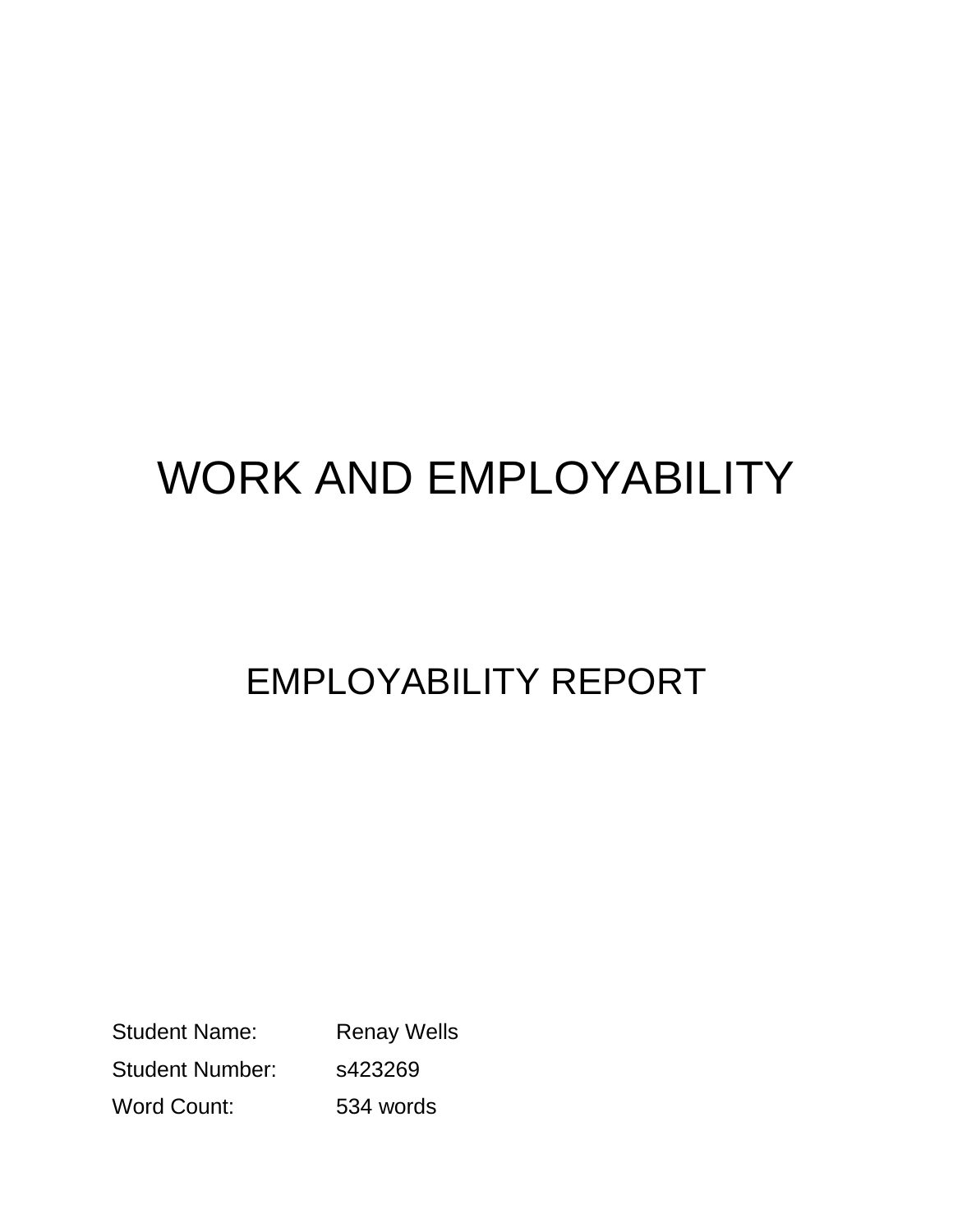With my working experience spanning more than 21 years in my chosen industry, it is my goal on completion of my Bachelor of Business, to extend my studies a further year with postgraduate Honours degree. At this stage deciding between 2 separate research focus topics, *Globalisation and Corporate Social Responsibility* or *Brand Strategy and Management*. As a freelance fashion production specialist and designer, I have expressed my desire previously to bolster on my experience auditing supply chains for compliance to manufacturing standards, processes and quality management systems.

As an entrepreneurship major, my research for this report primarily considered two peer reviewed journals: *Hybrid Entrepreneurship: How and Why Entrepreneurs Combine Employment with Self-Employment* (M.Z. Solesvik, 2017) and *Entrepreneurs, employees and firms – the changing context of employment relations* (Wynn, 2016).

The premise of the latter, relates to professional self-employment and explores selfemployed individuals, such as myself and their transition into acquiring employment. Coining the phrase 'entreployee' as an 'emerged self-entrepreneurial type of labour power' this word combining 'entrepreneur' and 'employee' involves strategies to expand in-house talent. Advancing entrepreneurial dexterity within the current business place and internally benefitting from the advantage of skillsets from selected candidates.

"Relative to full-time entrepreneurs, hybrid entrepreneurs show higher levels of education and human capital. Thus, the role of hybrid entrepreneurship is expected to be greater in knowledge-intensive and innovative industries" (M.Z. Solesvik, 2017) such as fashion design, production and management of omnichannel aspects, such as social media platforms and ecommerce platforms. Hybrid entrepreneurship is seen as a viable direction for aspirational visionaries such as myself to accomplish these career goals in a risk-aversive and organic approach. Pursuing this path allows the hybrid to test enterprise ideas and advance their ideas in a transformative direction.

As a Gen-X, students of my era are seen as being 'generationally conscious' and have a fresh view of understanding, a 'cross-generational perspective'. Challenges faced as a culture and community extend beyond "inequality, democracy and sustainability" (A. Poo, 2017). During the course of my studies, I felt segregated due to my age. Feeling looked down upon by younger students, it has been a challenge for me to integrate in group dynamics, even with my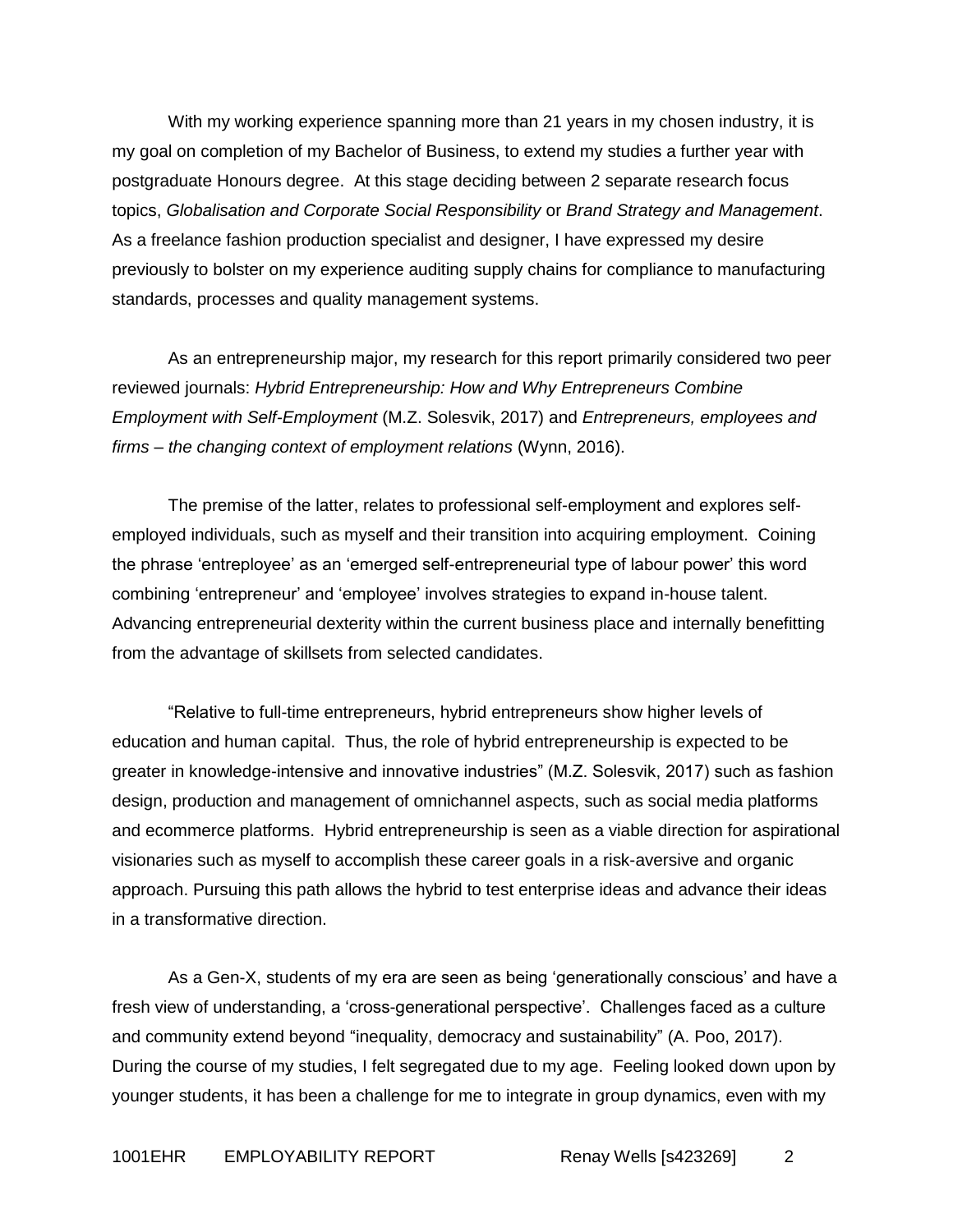extroverted personality. However in 21 years within the fashion industry and in employed roles, rarely have I felt such isolation. Researching *Age Integration, Age Segregation, and Generation X: Life-Course Perspectives*, it is unmistakable to say "Gen Xers have a valuable role to play in divesting society of age segregation and in the development of cross-age interaction" as written by Dannefer, D., & Feldman, K. (2017)

Contemporary studies characterise Gen Xers as "entrepreneurial and self-directed, happy and balanced, more productive than Baby Boomers. It is a generation of low expectations but high achievement" (Dannefer, D., & Feldman, K. 2017). Exhibiting greater autonomy and self-determination, this generation is said to: 'just do it!'. Nonetheless, the possibility with their workhorse determination, that burn out and exhaustion may be prevalent with unhealthy levels of stress due. I have personally found this in my career, which instilled a mindfulness routine which I endeavour to continue into my entrepreneurial ventures.

A prospective 'entreployee' with aspirations to continue my current business ventures on completion of this Bachelor, my research included: *Differences in resilience between 'traditional' and 'non-traditional' university students* (Chung, E., Turnbull, D., & Chur-Hansen, A. 2017). Therefore, seeing myself as a non-traditional student, in life facets such as age and employment status. This categorisation is seen as being significantly higher in resilience and flexibility, seeking to fulfil and exceed their potential, suggests that these students 'adapt well to the rigour of university studies' as noted by Chung, E., et al (2017). With my fashion experience I would note that resilience within the industry has me 'demonstrating a good track record in overcoming stressful conditions' and have developed me into a determined entrepreneur.

My inclination to expand and advance my current business discipline would see my business highly benefit from all university knowledge gained and applied. With the possibility of continuing my freelance services in my area of expertise, that being fashion garment manufacturing and design.